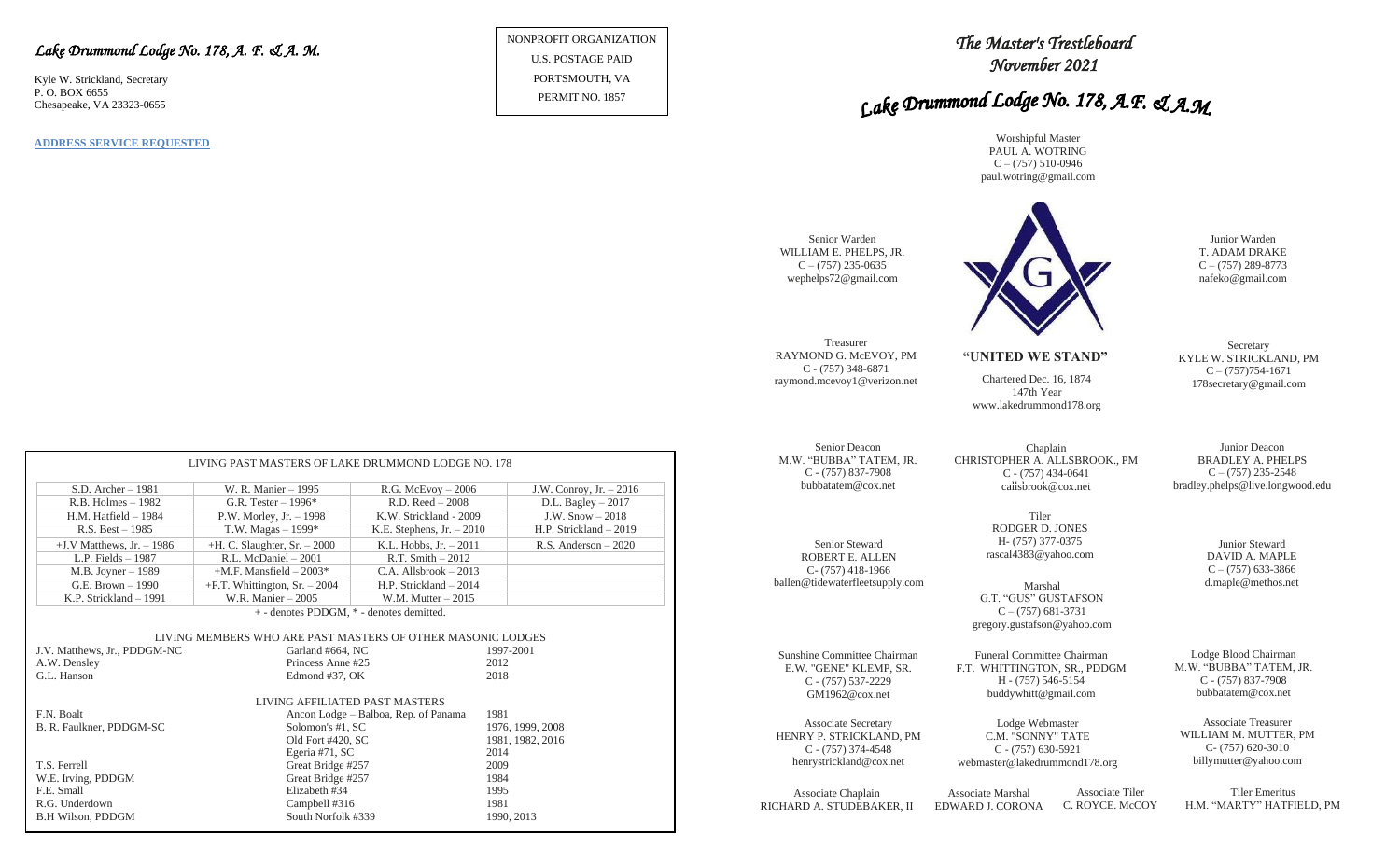# **Master's Message**

**Right Worshipful Sirs, Worshipful Sirs, and Brethren all,**

November is an exciting and an eventful month. Grand Lodge was held in Richmond, Virginia from November 3<sup>rd</sup> through November 6<sup>th</sup> and we welcome our newly installed Grand Master, Most Worshipful James Winfield Golladay Jr. to its distinguished ranks. If you were unable to attend Grand Lodge you will have the opportunity to meet Most Worshipful Golladay at Lake Drummond on November 11<sup>th</sup> at our stated communication. It is indeed an honor for him to visit our Lodge.

Please join me in thanking all the men and women that have served our "Great Nation" and wish them a "Happy Veteran's Day," we appreciate your sacrifice and dedication.

I remember as a child looking forward to the holidays that November ushers in. Thanksgiving was a prelude to Christmas, and of course, school vacations. Even as an adult I still get excited during this time of year. Thanksgiving has a much more enriched and thoughtful meaning to me now than when I was young. Reflecting on my many blessings; I am thankful for the time I shared with my parents, having a close family, meeting a wonderful young woman and being able to share my life with her, the memories of my children growing up, friends that have become like family, and even the experience of helping to serve Lake Drummond this year.

While we plan our holiday events, remember the less fortunate, this time of year is especially hard on our local food banks, please donate if you are able. Lake Drummond will host a Thanksgiving meal at the Lodge Thursday, November 25, 2021, from 11:30 a.m. through 5:00 p.m. on Thanksgiving Day. No one should be alone, or away from family and friends on a holiday. If you or someone that you know doesn't have plans for Thanksgiving, please join us at the lodge. Wishing you all a safe and very Happy Thanksgiving.

Sincerely and Fraternally,

Ï

 *Paul A. Wotring* **Worshipful Master**

# **From the South**

#### **Greetings from the South,**

 The Lake Drummond Fall Fest was a success and I hope that it was the first of many. The kids had a blast and I think all the Masons involved enjoyed themselves as well. I believe this is something that will become greater every year. The Lodge is doing great things in spite of all the adversity that it has experienced through the pandemic and Worshipful Wotring is responsible for this success! We have the unprecedented privilege of having two different Grand Masters visit our Lodge in the same calendar year. I hope to see a massive turnout at our November stated communication.

Until next time brethren,

**Bro. Adam Drake, Junior Warden**

# **A Message from the Senior Deacon**

#### **Greetings from the Senior Deacon,**

Thanksgiving is quickly approaching, meaning tasty holiday cooking and quality time with family and friends are around the corner. When it comes to turkey day, it's easy to get caught up in grocery shopping and prepping for guests and to forget about the true meaning of the holiday. Thanksgiving offers a chance to slow down and practice gratitude for the things we cherish most. What better way to get into the spirit than to be with family and friends? Happy Thanksgiving!

Sincerely,

 **Bro. Marshall Worth "Bubba" Tatem** 

# **Trustees of Lake Drummond No.178**

Lake Drummond would like to extend our deepest gratitude to all of its Trustees past and present. Without all of their tireless work our beloved Lodge would not be nearing the monumental 150<sup>th</sup> year in existence. Please tell these treasured Brethren "Thank You" for a job well done when you see them next!

**Bro. J.J. Ramsey, Wor. D.L. Bagley, Wor. K.P. Strickland, Wor. H.M. Hatfield, Wor. H.P. Strickland**

# **Quote of the Month**

"If you want to know where the future of Freemasonry will grow and prosper it's simple: In your heart, and in the hearts of those who follow it."

~ Most Worshipful Conrad Hahn

### **Moment of Light from Wor. Chris Allsbrook**

### **"Parable of The Good Samaritan"**

On one occasion an expert in the law stood up to test Jesus. "Teacher," he asked, "what must I do to inherit eternal life?" "What is written in the Law?" he replied. "How do you read it?" He answered, "'Love the Lord your God with all your heart and with all your soul and with all your strength and with all your mind'; and, 'Love your neighbor as yourself.'" "You have answered correctly," Jesus replied. "Do this and you will live." But he wanted to justify himself, so he asked Jesus, "And who is my neighbor?" In reply Jesus said: "A man was going down from Jerusalem to Jericho, when he was attacked by robbers. They stripped him of his clothes, beat him and went away, leaving him half dead. A priest happened to be going down the same road, and when he saw the man, he passed by on the other side. So too, a Levite, when he came to the place and saw him, passed by on the other side. But a Samaritan, as he traveled, came where the man was; and when he saw him, he took pity on him. He went to him and bandaged his wounds, pouring on oil and wine. Then he put the man on his own donkey, brought him to an inn and took care of him. The next day he took out two denarii and gave them to the innkeeper. 'Look after him,' he said, 'and when I return, I will reimburse you for any extra expense you may have.' "Which of these three do you think was a neighbor to the man who fell into the hands of robbers?" The expert in the law replied, "The one who had mercy on him." Jesus told him, "Go and do likewise."

Luke 10:25-37 NIV



#### **Announcements**

Lake Drummond will hold its **1 st Annual Thanksgiving Community Feast**  on Thanksgiving Day from 11:30 AM until 5:00 PM. We will be serving a traditional Turkey meal with all the fixings. All are welcome and we hope that we can bring the community a little closer, and someone's day a little brighter.

Anyone willing to help with either event, please contact any of our Lodge Officers.

Please remember to donate to the local Food Bank. All donations are appreciated.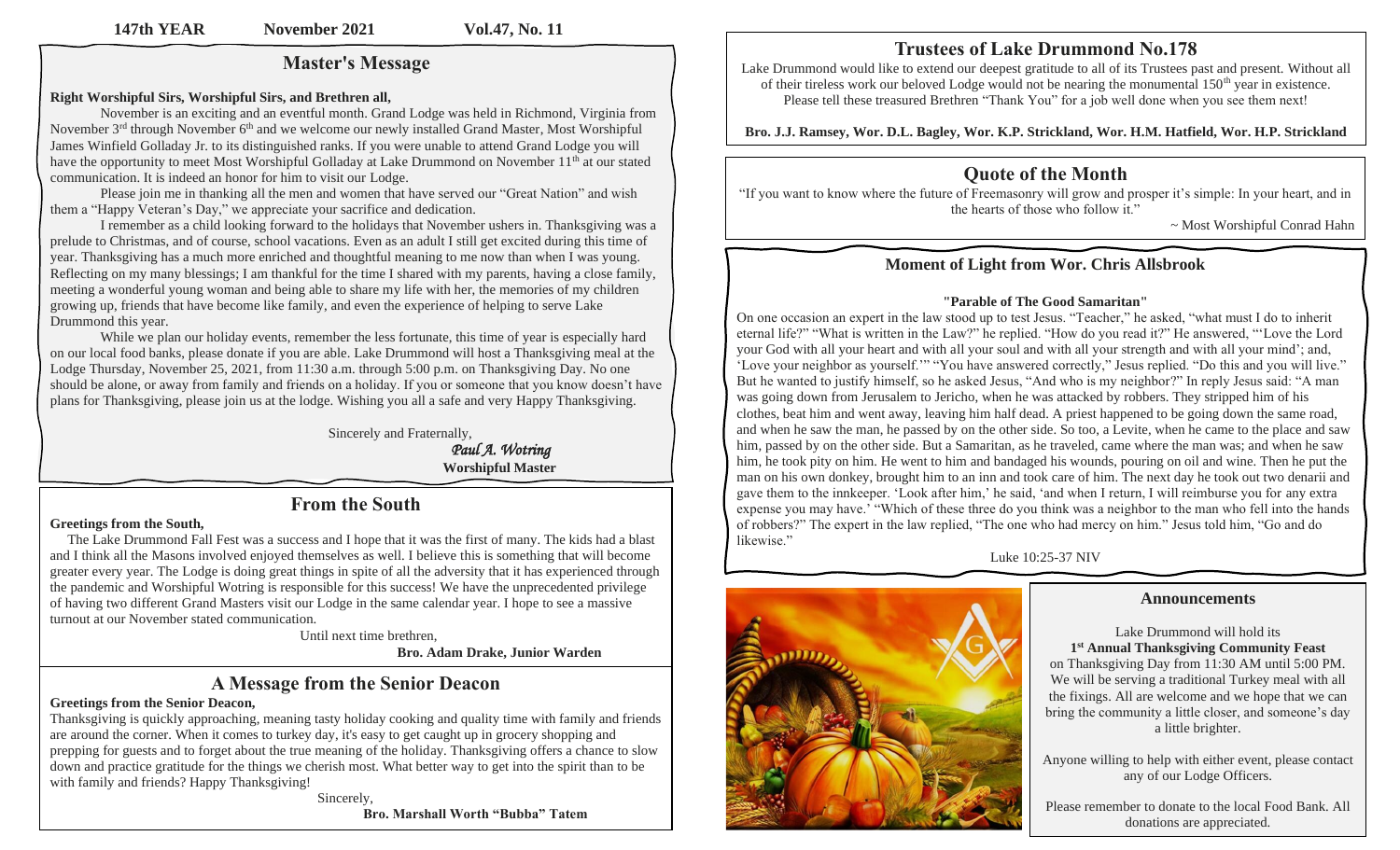#### **Thanksgiving**

T O F F G D F M G B C H A R I T Y D R I R A K Y R G C W Z B N Z Y I A N I R A L X O I U R Y H A L V S E I N R T E X T C P R O H E M N O D H H I I I Y E D К A R A L C D P E N T H O F T G F U O S T S R Y S I E T E E  $\mathbf{D}$ L T I V E H W A A A B V P  $\subset$ A M D T E O I S D O E.  $V$  0 A E W A S L O T P C I J V H IL SD G R. ULZW  $N$   $O$   $U$ E В. T R H G. E  $\Gamma$  $\overline{11}$ - B R. E na.  $E$ M. **BRANC** Ε D.  $M$  D O P R Y T I N U Y  $E$ S.  $\mathsf{P}$ M. J L Q N Z E G G D V J C O Z Z T H A N K S G I V I N G B T L

| Bond        | Fraternity | Parade       |  |
|-------------|------------|--------------|--|
| Brotherhood | Friendship | Pomp         |  |
| Charity     | Grand      | Remembrance  |  |
| Dinner      | Holiday    | Thanksgiving |  |
| Faith       | Hope       | Travels      |  |
| Family      | Lodge      | Turkey       |  |
| Feast       | Macy       | Unity        |  |
| Fellowship  | Marshal    | Veteran      |  |

**Joke of the Month** Why did the cranberries turn red? They saw the turkey dressing!



A time-honored tradition is the Macy's Thanksgiving Day Parade which began in 1924. The founder of Macy Department Store was Rowland Macy Sr., Bro. Macy joined Merrimac Lodge in Massachusetts on November 9th, 1852. Without whom, there would be no Macy's Parade.

# **Masonic Trivia**

Test your Masonic knowledge with a few random trivia questions.

#### **Questions:**

**Q1:** What is the earliest known reference to Freemasonry?

**Q2:** What did the four Presidents of the Republic of Texas all have in common?

**Q3:** Who was the longest serving Grand Master in the United States?

**Q4:** How Long did it take for Warren G. Harding to become a Master Mason?

**Q5:** Who holds the record for being the smallest Master Mason ever raised?

#### **Answers:**

**A1:** In 1390 The Regius Poem, or Halliwell Manuscript mentions Freemasons.

**A2:** Burnett, Houston, Lamar, and Jones were all Masons.

**A3:** Grand Master Thomas Jacob Shryock from Maryland served 32 years as Grand Master and died after being elected to his 33rd term.

**A4:** He was initiated as an Entered Apprentice in 1901, and it 19 years to complete the other 2.

**A5:** Bro. Charles Stratton, a.k.a. Tom Thumb was 24 inches tall and weighed 16 pounds when he was raised in 1862.





#### Schedule of Events Lake Drummond Lodge No. 178 for 2021



| November 2021<br>◀ October 2021<br>December 2021 ▶ |                                                                             |                        |                                                                                                                                                             |                                                                                |                  |                                   |  |  |  |
|----------------------------------------------------|-----------------------------------------------------------------------------|------------------------|-------------------------------------------------------------------------------------------------------------------------------------------------------------|--------------------------------------------------------------------------------|------------------|-----------------------------------|--|--|--|
| <b>Sun</b>                                         | <b>Mon</b>                                                                  | <b>Tue</b>             | <b>Wed</b>                                                                                                                                                  | Thu                                                                            | Fri.             | <b>Sat</b>                        |  |  |  |
|                                                    | MWD 6pm<br>Dist. School 6:45pm<br>Portsmouth Scottish<br><b>Rite Bodies</b> | South Norfolk 339      | 3<br>Grand Lodge                                                                                                                                            | Grand Lodge                                                                    | 5<br>Grand Lodge | Grand Lodge of VA GAC             |  |  |  |
| Lake Drummond Ritual School                        | 18<br>Victory 16,<br><b>OES</b>                                             | g                      | 10<br>Lake Drummond Officers<br>Meeting                                                                                                                     | 11<br>Veteran's Dav<br>Lake Drummond 178 Stated<br>Grand Master Golladay Visit | 12               | 13                                |  |  |  |
| $14 \overline{4}$                                  | 15<br>Portsmouth<br>Commandery 5                                            | 16<br>Indian River 232 | 17<br>Mt. Horeb RAC 11                                                                                                                                      | 18<br>Berkley/ Doric Stated                                                    | 19               | 20<br>Grand Chapter RAM in VA GAC |  |  |  |
| 21<br>Lake Drummond Ritual School                  | 22<br>Victory 16,<br><b>OES</b>                                             | 23<br>Cradock RAC 72   | 24<br>Great Bridge 257                                                                                                                                      | 25<br>Lake Drummond<br>Thanksgiving Day Dinner                                 | 26               | 27                                |  |  |  |
| 28                                                 | 29                                                                          | 30                     | Notes: Grand Lodge in Richmond 11-03-2021 - 11-06-2021, Grand<br>Master Golladay Visit at Stated on 11-11-21, Lake Drummond<br>Thanksgiving Dinner 11-25-21 |                                                                                |                  |                                   |  |  |  |

*Brethren, during this time of uncertainty please verify meeting dates and know that things are subject to change.* 

#### **In Memoriam**

Please remember all of our Brethren that have laid down their worldly working tools and passed on to the Celestial Lodge above.

#### **Sunshine Committee Report**

*Please keep our sick and distressed raised up in your thoughts and prayers. The best thing that you can do for someone is to pray for them. If you know of a Brother, widow, or family member that is sick, injured, or distressed, please inform either the Sunshine Committee, or one of your Lodge officers. We want to ensure we are praying for every need any of our Lodge members may face. In this unprecedented time, we need to readily reach out to one another and share each other's burdens. All reported needs will only be shared based on the privacy and discretion requested by each member.* 

#### **Get Well Cards**

Rt. Wor. Fred Boalt Bro. Simon Edwards Bro. Luke McCoy Terrie Hepler

#### **Thinking of You**

Bro. Monty Mitchell Bro. Jim Collins Anna Kent Geraldine Budd Wor. Randy Reed Rt. Wor. F. T. "Buddy" Whittington Sr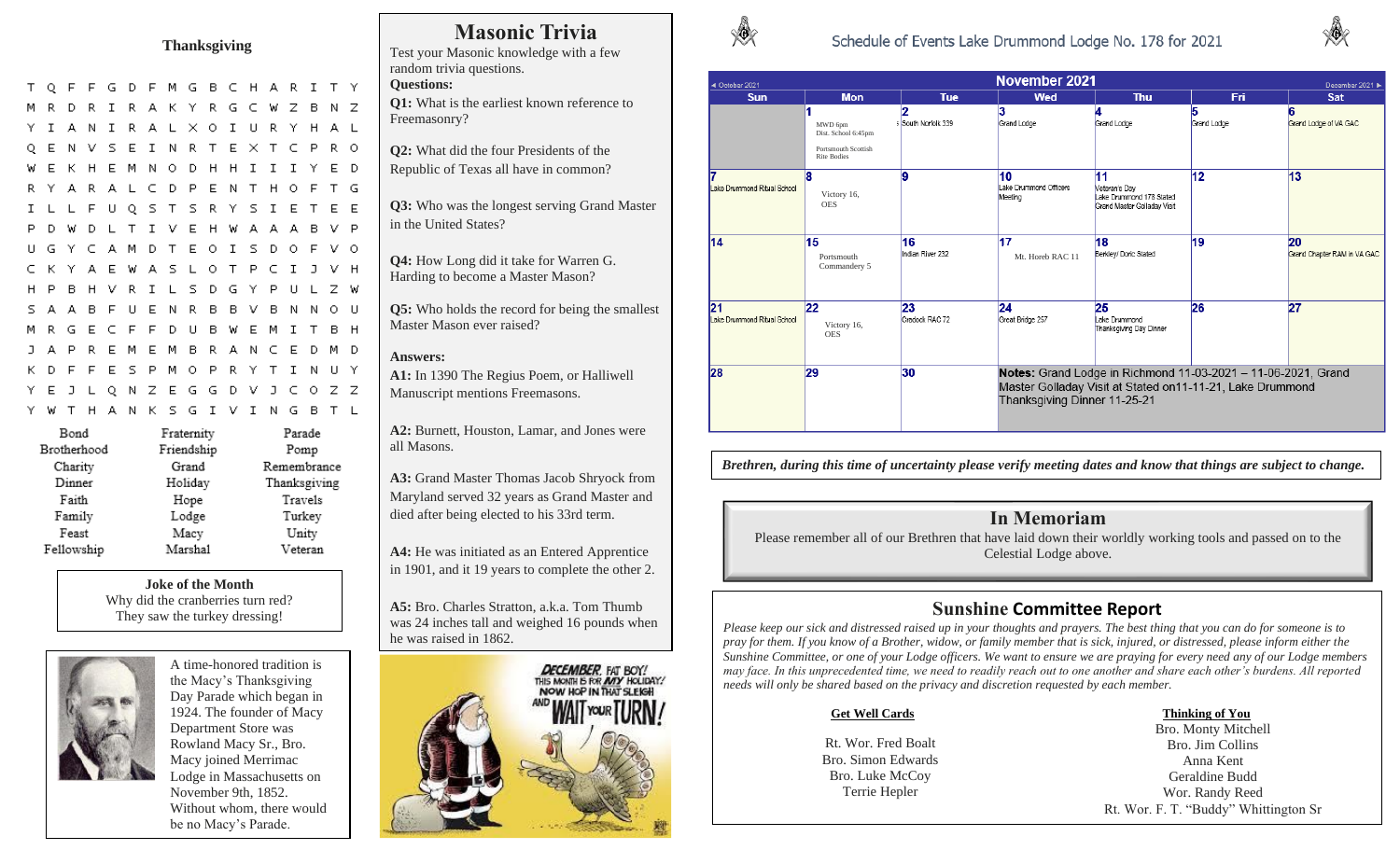# **Master Craftsmen Pledge Drive**

**Brethren Thank you so much for your generous contributions to the Master Craftsmen Pledge Drive! Every donation helps support the Lodge. We will continue this Pledge drive through the end of the year.**

**We have raised over \$15,000.00 reaching 30% to our goal of \$50,000.00.** 

**We have also had a contribution rate of over 25% of our membership!!**

**There is still time to make you pledge or donation. Every amount is appreciated and treasured.**

**Thank you for investing on your Lodge. We hope you can join us at Lodge to reap the rewards for years to come.** 

**Donations to the Master Craftsman Pledge Drive go towards building back our Treasury and will be invested by the Lodge Trustees for future use by the Lodge, Thankfully we were able to hold our Spring Barbecue and Fall Fish Fry Fundraisers to help us meet our financial obligations this year. Thank you to all of our Brethren for everything you do for your Lodge. We are investing our Masonic wages for the betterment of not only ourselves but all Mankind.** 

> **Levels of Donations Any amount is greatly appreciated. \$1 - \$199 – Temple Builder \$200 - \$239 – Craftsman \$240-\$359 – Master Craftsman \$360 - \$499 – Master Overseer \$500 - \$999 – Master Architect \$1,000 & Up – Grand Master**



# **November Masonic Birthdays**

#### **Join us in wishing these Brethren a Happy Masonic Birthday!**

Bro. Harley Paul Affeldt - Nov. 25, 1949 - 72 yrs. Bro. William Warren Yaun Jr. - Nov. 28, 1958 - 63 yrs. Bro. Charles Enrico Ciccotti - Nov. 16, 1967 - 54 yrs. Bro. George D. Pritchard - Nov. 30, 1967 - 54 yrs. Bro. Francis Woodrow Seader - Nov. 7, 1968 - 53 yrs. Bro. Clarence William McCoy - Nov. 5, 1969 - 52 yrs. Bro. Harold Willard Dodge - Nov. 21, 1970 - 51 yrs. Bro. William Earl Phelps - Nov. 20, 1971 - 50 yrs. Bro. James Greer King - Nov. 18, 1972 - 49 yrs. Bro. James Howard Hale Jr. - Nov. 21, 1974 - 47 yrs. Bro. David Shaw McCoy Jr. - Nov. 8, 1975 - 46 yrs. Bro. Charles Royce McCoy - Nov. 8, 1975 - 46 yrs. Bro. George Daniel McCoy Jr. - Nov. 8, 1975 - 46 yrs. Bro. James Judson Ramsey - Nov. 20, 1976 - 45 yrs. Wor. Richard Blaine Holmes - Nov. 20, 1976 - 45 yrs. Bro. William G. Burgess Jr. - Nov. 29, 1976 - 45 yrs. Bro. Rodger Dale Jones - Nov. 29, 1977 - 44 yrs. Bro. Raymond D. Cartwright - Nov. 30, 1978 - 43 yrs. Wor. Larry Phillip Fields - Nov. 1, 1979 - 42 yrs. Bro. Robert Alan Smoyer Sr. - Nov. 3, 1979 - 42 yrs.

Bro. Michael Idus Stockton - Nov. 15, 1979 - 42 yrs. Wor. Glenn Ervin Brown - Nov. 26, 1983 - 38 yrs. Bro. Craig Harold Matthews - Nov. 26, 1983 - 38 yrs. Bro. Ronald Lee Hepler - Nov. 26, 1983 - 38 yrs. Bro. Rodney Davis Breher - Nov. 29, 1990 - 31 yrs. Bro. George Wade Lowery - Nov. 23, 1991 - 30 yrs. Bro. Christopher Brian Patton - Nov. 2, 1995 - 26 yrs. Bro. Mark Richard Myers - Nov. 30, 1995 - 26 yrs. Bro. Marlin Clugsten Patrick - Nov. 7, 1996 - 25 yrs. Bro. Charles F. Higginbotham IV - Nov. 4,1999- 22 yrs. Bro. Danny Reed Rideout - Nov. 30, 2000 - 21 yrs. Wor. Gary Leroy Hanson - Nov. 20, 2002 - 19 yrs. Wor. Theodore Samuel Ferrell - Nov. 2, 2005 - 16 yrs. Bro. Paul Leon Wolfe III - Nov. 29, 2007 - 14 yrs. Bro. Blake Thomas Roberson - Nov. 27, 2010 - 11 yrs. Bro. Kyle Lee Billips - Nov. 27, 2010 - 11 yrs. Wor. Raymond Scott Anderson - Nov. 18, 2015 - 6 yrs. Bro. Gilbert Earl Sawyer Jr. - Nov. 3, 2016 - 5 yrs. Bro. Joshua Stuart Hill - Nov. 9, 2016 - 5 yrs. Bro. Leonard E. Gregory III - Nov. 30, 2016 - 5 yrs.

### **1,418 Total Years in Freemasonry**

#### **This Month in Masonic History NOVEMBER**

**November 1:** On this date in 1922, the cornerstone of the George Washington Masonic National Memorial, in Alexandria, Virginia, was laid in a Masonic ceremony.

**November 4:** On this date in 1752, George Washington received his Entered Apprentice degree in Fredericksburg Lodge in Virginia

**November 21:** On this date in 1838, the Grand Lodge of Arkansas was formed

**November 22:** On this date in 1991, Jerry Marsengill was killed in an automobile accident. He was a very active Freemason, editor of the Philalethes magazine, the Royal Arch Mason magazine, and Past President of the Philalethes Society.

**November 25:** On this date in 1813, the Articles of Union of the United Grand Lodge of England were signed **November 26:** On this date in 1737, a letter to the editor appeared in the New York Gazette newspaper, criticizing the secrecy of Freemasons and the words of the obligations' penalties (as disclosed in a previous exposé of Freemasonry). This appears to have been the first anti-masonic effort in the colonies that became the United States.

**November 28:** On this date in 1884, Quatuor Coronati Lodge No. 2076, in London, England, the first research lodge in the world, received its warrant. On this date in 1911, Franklin D. Roosevelt (U.S. President 1933-1945) received his 3rd degree.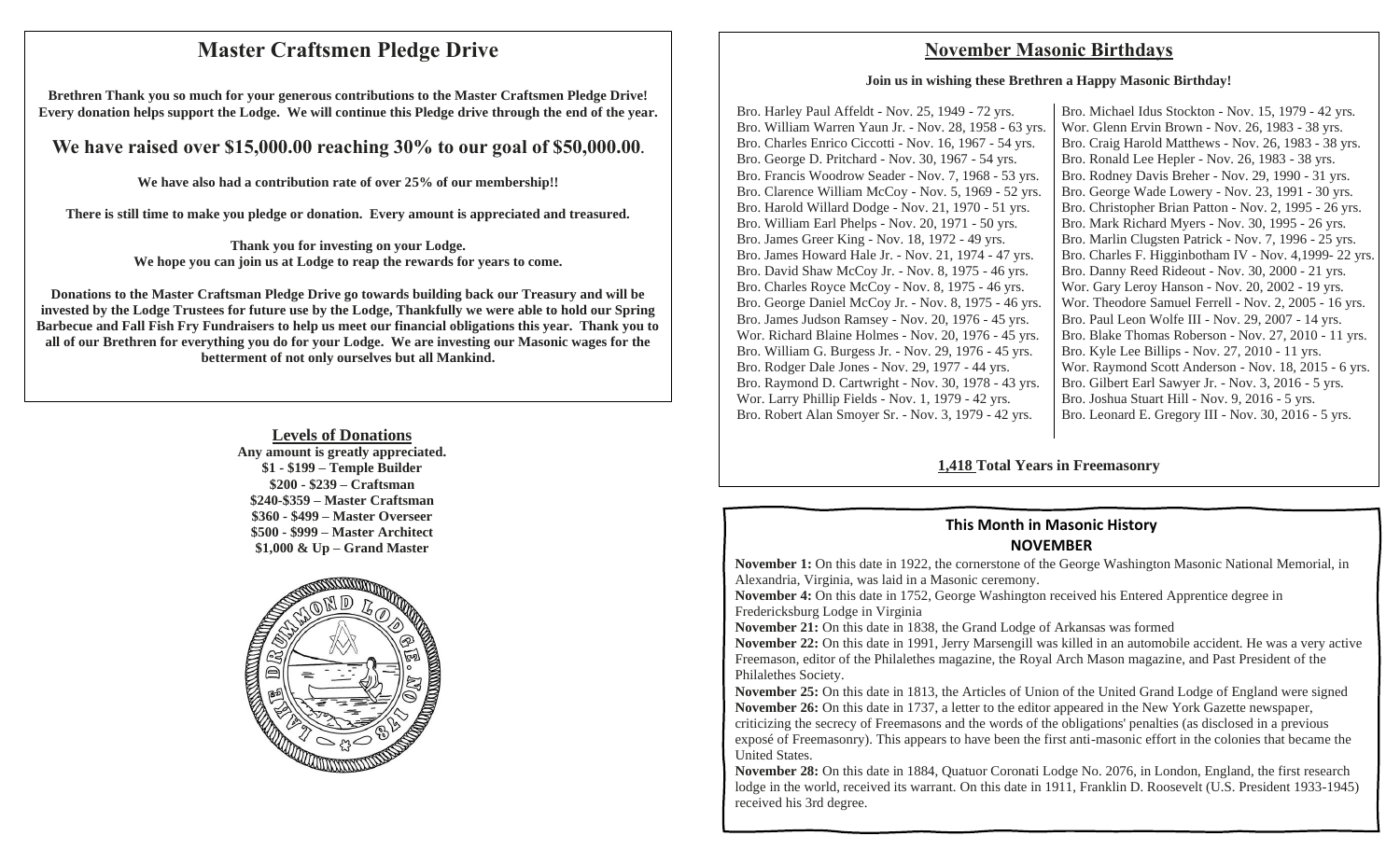

#### 36th Masonic District Deputy Grand Master 2022

#### Brethren,

We as masons are generous and companionate as part of our journey in the Craft. Selfless acts without praise are part of who we are and what we do as a matter of course. Worshipful Wotring and Lake Drummond lodge have once again exemplified this by making sure that on Thanksgiving anyone who needs a full dinner will have it putting their own personal needs on hold to do the greater good as Thanksgiving is a holiday that is not best served alone. Once again showing Lake Drummond Lodge as Mason forward.

Sincerely and Fraternally,

Right Worshipful Todd Eastlick

# **TEAM ANGELA BARBECUE FUNDRAISER**

# \$10 Donation Plate

**Dinners includes: Pork Barbecue, Baked Beans** Cole slaw, & Hush puppies



Brethren,



Angela is 29 years old and was diagnosed with ALL leukemia in 17. Angela relapsed in October of 2020 and received a bone marrow transplant at Duke University Hospital in February of 2021. All proceeds will go to her continued care and medical bills.

### Saturday, November 13, 2021  $11:00$  AM  $-$  5:00 PM Lake Drummond Masonic Lodge

509 George Washington Hwy., N. Chesapeake, VA 23323



**What Makes A Man A Mason?**

by Bro. George M. Free

What makes a man a Mason, O brother of mine? It isn't the due guard, nor is it the sign, It isn't the jewel which hangs on your breast It isn't the apron in which you are dressed

It isn't the step, nor the token, nor the grip, Nor lectures that fluently flow from the lip, Nor yet the possession of that mystic word On five points of fellowship duly conferred.

Though these are essential, desirable, fine, They don't make a Mason, O brother of mine. That you to your sworn obligation are true 'Tis that, brother mine, makes a Mason of you.

Secure in your heart you must safeguard and trust, With lodge and with brother be honest and just, Assist the deserving who cry in their need, Be chaste in your thought, in your word and your deed.

Support he who falters, with hope banish fear, And whisper advice in an erring one's ear. Then will the Great Lights on your path brightly shine, And you'll be a Mason, O brother of mine.

Your use of life's hours by the gauge you must try, The gavel of vices with courage apply; Your walk must be upright, as shown by the plumb, On the level, to bourn whence no travelers come,

The Book of your faith be the rule and the guide, The compass your passions shut safely inside; The stone which the Architect placed in your care Must pass the strict test of His unerring square.

> And then you will meet with approval divine, And you'll be a Mason, O brother of mine.

Thank you to those who have paid your dues. There are currently 26 Members who have not paid their 2020 and 2021 Dues. Dues are currently \$170.00 and are due by December 31. If you are two years in arrears you are subject to Suspension for Non-Payment of Dues (SNPD). Dues arrearage reminders have been mailed out and those Brethren have been reported to the Grand Master. Citations for Suspension of Non-Payment of Dues were issued at our September Stated Communication if you owe two years of Dues.

**Dues Reminder**

**If you are having financial difficulties, please reach out to the Secretary or Worshipful Master and we will make arrangements to assist!**

Dues invoices for 2022 will be mailed approximately October 25, 2021. Dues for 2022 will be \$175.00

You can pay your dues online via PAY PAL or credit card at http://lakedrummond178.org/PaymentCenter/Default.aspx

Remember LMIP and 50 Year Masonic Veterans are not liable for Dues

Purchase you LMIP and never pay dues again, 25 times your current year dues or \$4,250.00

LMIP can be purchased all at once or paid in installments or by credit card/PayPal. Inquire with the Secretary if you are interested.